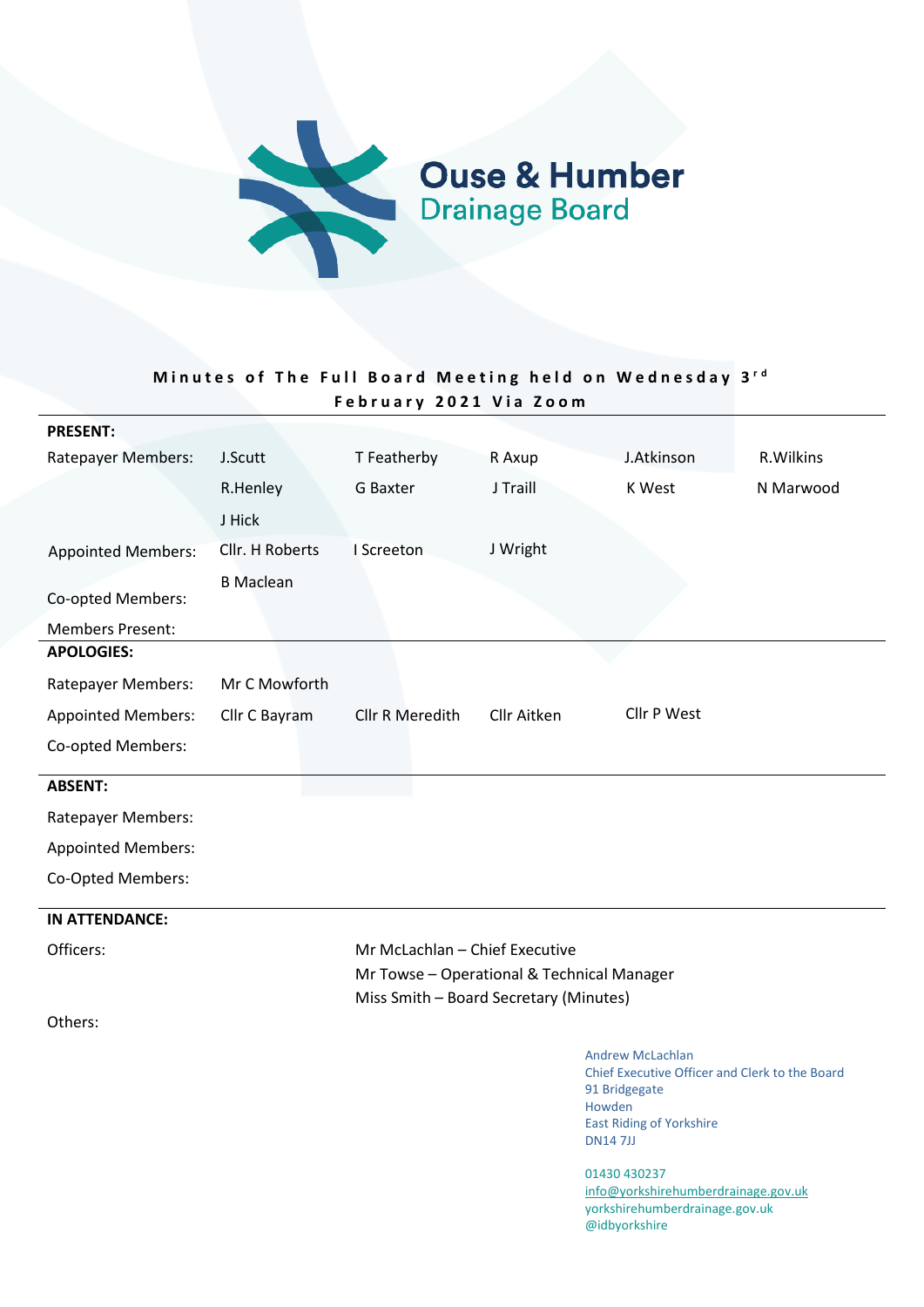#### **342. Welcome, Introductions and Apologies**

342.1. The Chair welcomed members and Officers to the Board noting apologies from Cllr Aitken, Cllr Meredith, Cllr Bayram, Mr Mowforth and Cllr P West.

#### **343. Declarations of Interest**

- 343.1. None
- **344. Meeting Privacy**
- 344.1. Members were asked not to photograph or record the meeting.

#### **345. Health & Safety**

345.1. None

#### **346. Additional Agenda Items**

346.1. None

#### **347. Minutes of the previous Full Board Meeting**

- 347.1. The Chair drew attention to the minutes from the previous meeting.
- 347.2. It was PROPOSED by MR ATKINSON and SECONDED by MR WILKINS and UNANIMOUSLY RESOLVED that the Board adopt these minutes as a true record of the previous meeting.

#### **348. Matters Arising**

- 348.1. In relation to 283.6 the CEO advised that in Howden a holding tank to reduce untreated sewage entering Howdendyke has been installed. At Crabley Creek, the CEO advised it is not the responsibility of the Board to remove the sewage discharge from Yorkshire Water's treatment works, a conditional offer has been made to support Yorkshire Water provided they underwrite any extraneous costs, this has not been accepted as yet.
- 348.2. Cllr Roberts said there have been discussions with East Riding of Yorkshire Council about Howdens sewerage system, which will explain if the pumping stations can cope, Cllr Roberts believes they cannot.
- 348.3. In relation to 337.2 the Board Secretary advised only one form remains outstanding.
- 348.4. The CEO recommended minute 338.2 be discussed further in the meeting.

#### **349. Executive Committee Meeting**

- 349.1. The Chair drew attention to minutes from the Executive Committee held on 13<sup>th</sup> January 2021.
- **350. Joint Consortium Committee**

Page | 2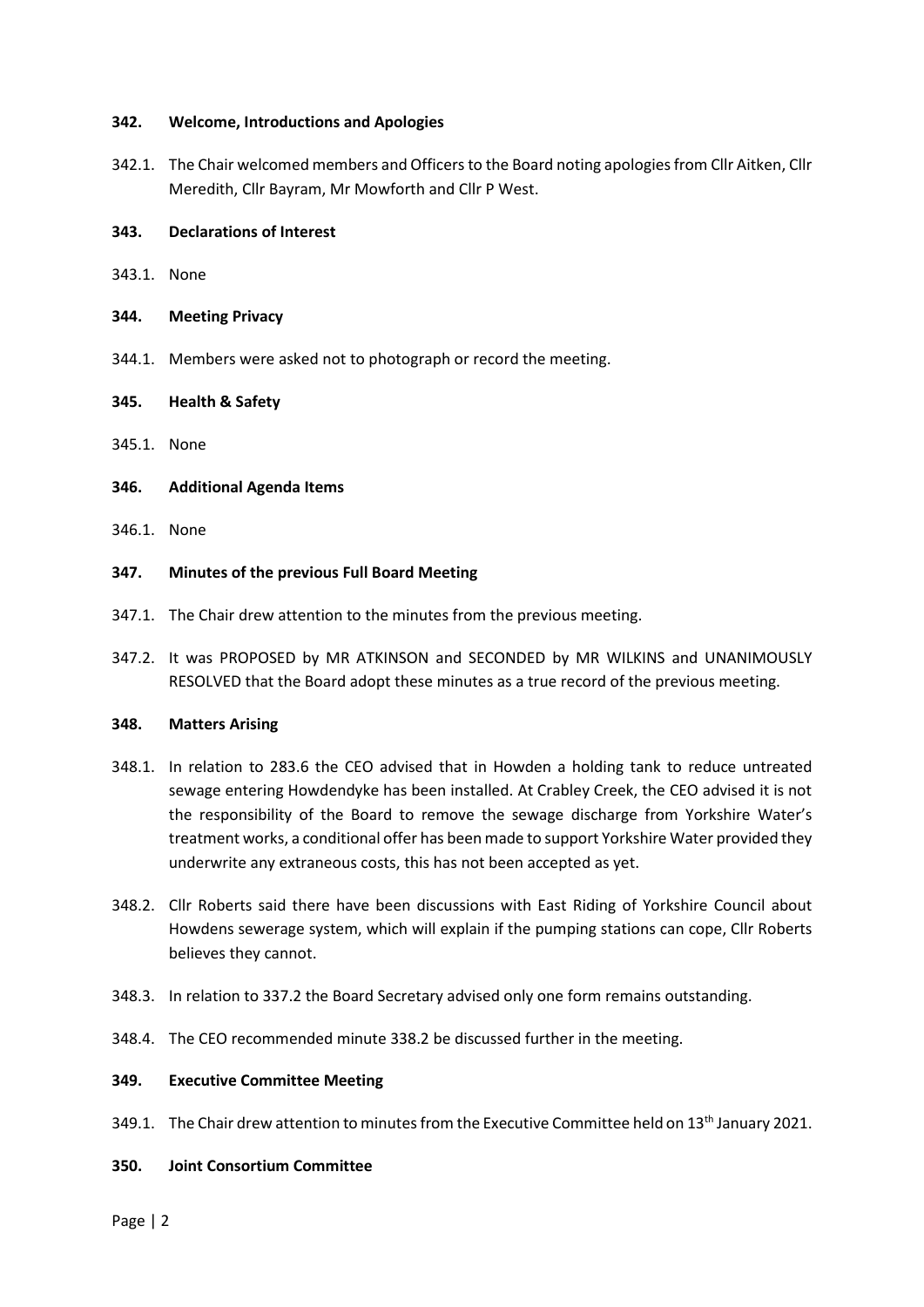- 350.1. The Chair drew attention to minutes from the Joint Consortium Committee.
- 350.2. The CEO explained that the Consortium Committee agreed on a shared services budget and staff changes, the overall costs of which are included in the Budget [and budget report] for approval by the Board.
- 350.3. Mr Henley queried the voting arrangement when there are more members than votes. The CEO explained the voting arrangements and the process of arbitration if consensus is not reached.

## **351. Invoices Paid and Accounts Settled**

- 351.1. A record for an amount of £457,509.92 was presented for approval.
- 351.2. It was PROPOSED by the CHAIR and SECONDED by MR WILKINS and UNANIMOUSLY REOLVED that the Board notes and approves the record of Invoices Paid and Accounts Settled totaling £423,335.07 (net) for the last financial quarter.

## **352. Financial Report - Quarter 3**

- 352.1. The CEO displayed the financial report electronically and explained it briefly again for members highlighting Special Levy Transfers and the Rating calculation process.
- 352.2. He advised that reserves were spent last year on both planned and unplanned basis due to the weather, with an aim of placing £100k into reserves this year. Whilst cautioning against the predictability of the outturn estimates, he added, it is possible this will be achieved.
- 352.3. He drew attention to the increase in Pumping station maintenance budget to meet planned servicing costs on a proactive rather than reactive basis, which now stands at £80k per year.
- 352.4. Mr Henley asked, at what stage does agricultural land turn to developed land. The CEO explained that the exact method is not prescribed but the board would normally transfer land to non-agricultural when it starts to become occupied. Regarding the recent Howden developments, there is not currently 50% occupancy.
- 352.5. Mr Hick queried whether, with a budget of £2.13m, £80k is enough for pumping station maintenance.
- 352.6. The CEO responded advising Officers are moving forward with the capital maintenance programme, which is funded by capital rather than revenue. He added that several of the Board's Pumping Stations are life expired but a programme of works to complete refurbishment of these pumps is being considered. He confirmed the £80k expenditure is to keep current assets running.
- 352.7. Mr Baxter asked if the Board are responsible for the flow of water in Market Weighton Canal. The CEO advised that the Canal was previously the Boards asset but was taken from the Board in the 50s. He added the Board previously directed him to send a letter to the Environment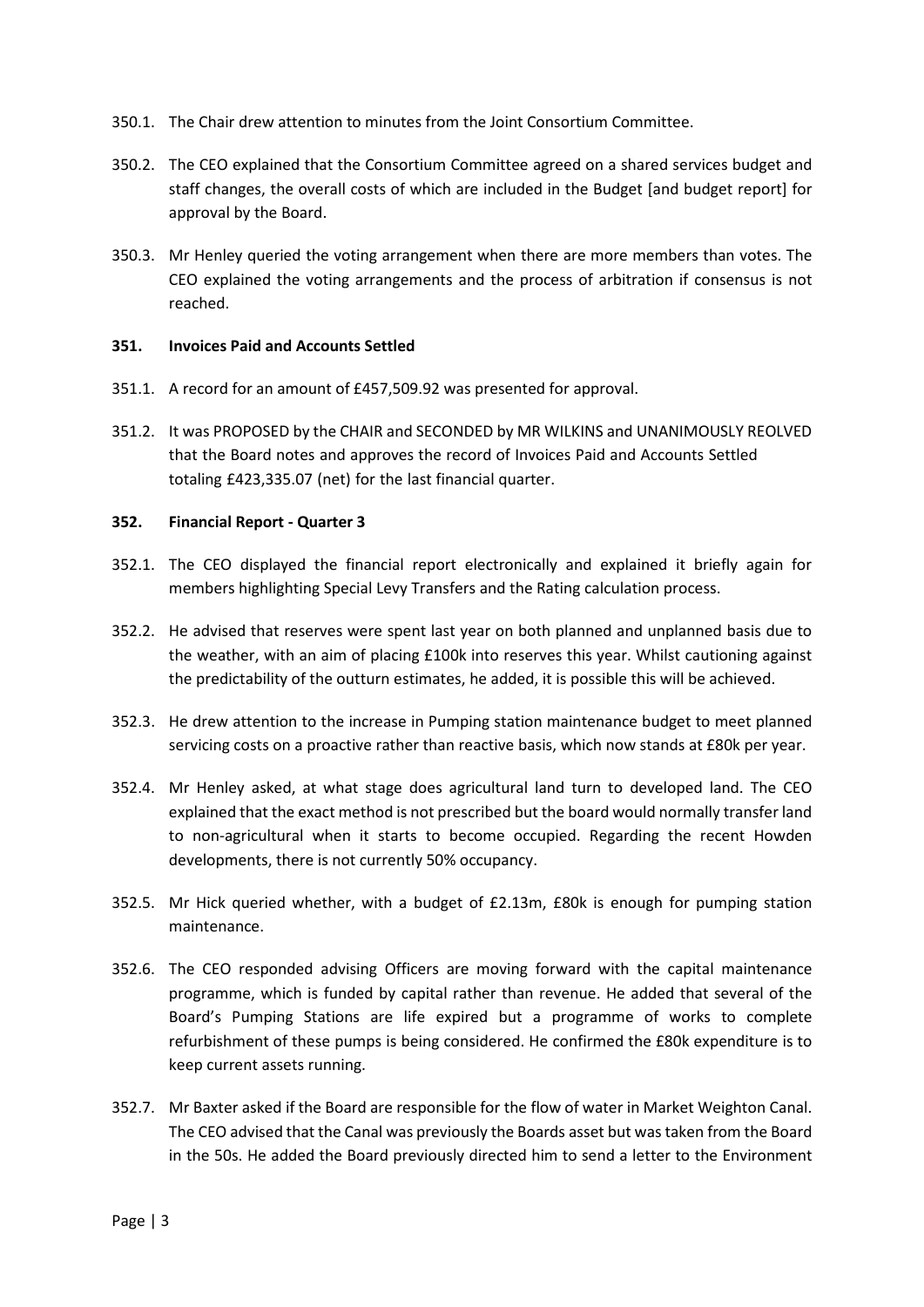Agency suggesting it should be de-mained and returned to the Board as an ordinary watercourse and that the Board would no longer pay the Environment Agency to maintain it.

- 352.8. Mr Baxter explained that over the last few years from Broomfleet Landing, the flow has changed, and looks as if something is happening around 400yds from the lock. At the lock end, the water flows like upland river, the water a couple of miles up does not get to the lock very quickly.
- 352.9. The OTM advised that the Environment Agency are stating that there is a sandbar outside the lock which is having a detrimental effect. He confirmed there are plans to resolve this but are currently being delayed.
- 352.10. It was PROPOSED by MR MACLEAN and SECONDED by MR BAXTER and UNANIMOUSLY RESOLVED that the Board notes and approves the financial reports and its recommendations for Quarter 3.

# **353. Budget & Rate Setting**

- 353.1. The CEO briefly explained the budget and the rate setting procedure.
- 353.2. It was PROPOSED by MR MARWOOD and SECONDED by MR HENLEY and UNANIMOUSLY RESOLVED that the Board approves the budget of £2,131,677 for 2021/22.
- 353.3. It was PROPOSED by MR SCUTT and SECONDED by MR MARWOOD and UNANIMOUSLY RESOLVED that in order to meet the approved budget the Board set the rate at 14.9p£.

## **354. New Offices and Depot**

- 354.1. The CEO reminded members that at the last Board meeting members were informed that the current lease for the depot was coming to an end in March 2022 and the Boards offices were in a poor state of repair requiring substantial investment.
- 354.2. He advised that it was resolved by the Board to undertake a feasibility study to look at options for a new depot, office, or combination of both. Officers have looked to purchase or develop a site and several other potential options.
- 354.3. The CEO explained the specifications and requirements of the site to the Board accentuating the necessity to reduce overhead costs, ensure a central location to the Boards watercourse network and security for the vehicles.
- 354.4. He advised that an appropriate public sector procurement route would be via an OJEU compliant framework, which would also comply with the Board's adopted financial regulations [an enhanced procurement strategy]. The most appropriate contract would be a and agreed schedule turnkey type. He explained that a price will be agreed upfront for completion of the development and that a PWLB loan will be applied for to fund the project. Including estimated capital receipts, the budget would be a total of £ 1.5m.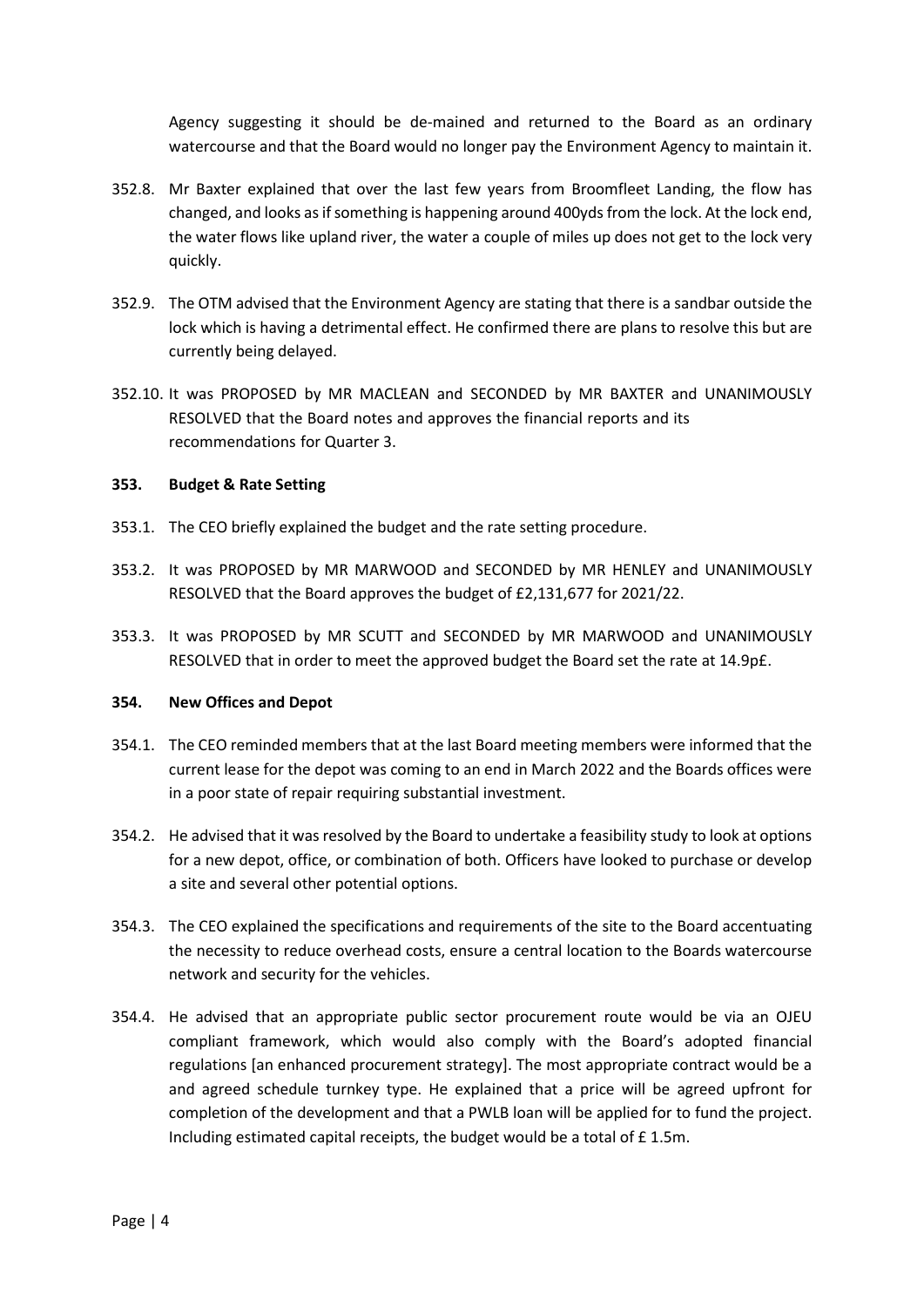- 354.5. The CEO cautioned that this was a significant decision for the Board, and if they are minded to-go ahead scheme progression should be incremental.
- 354.6. The CEO requested members appoint a Project Board to meet at regular intervals to oversee this scheme. He advised that three members consisting of the Chair, the Vice-Chair and Mr Wright had already asked to be involved. The CEO also requested that Mr Wilkins be involved given his professional background in project managing building services schemes.
- 354.7. Discussions and recommendations ensued regarding the Project Board.
- 354.8. Mr Wright asked if the sale money from the existing Howden offices and north Howden sites would be put against the project. The CEO confirmed that this would be the case.
- 354.9. Mr Henley asked if there was a contingency plan if development is not completed on time in terms of the depot. The CEO confirmed there is a site suitable to store plant, machinery, and the welfare units if necessary.
- 354.10. Mr Hick added that this looked to be a positive proposal.
- 354.11. It was PROPOSED by MR WILKINS and SECONDED by CLLR ROBERTS and UNANIMOUSLY RESOLVED that the Board authorises the CEO to seek approval from Defra to apply for and secure a public works loan to the value £1.35m for the new premises over the maximum period and market and sell the existing offices for an expected receipt of £150k.
- 354.12. It was PROPOSED by CLLR MARWOOD and SECONDED by MR ATKINSON and UNANIMOUSLY RESOLVED that the Board appoints a Project Board consisting of officers, the Chair, the Vice-Chair, Mr Baxter, Mr Wilkins, Mr Wright, Mr Screeton, and suppliers to oversee the design, procurement, and delivery of the new premises within defined stages agreed with the Executive Committee.
- 354.13. It was PROPOSED by MR TRAILL and SECONDED by MR BAXTER and UNANIMOUSLY RESOLVED financial delegation is given to the Executive Committee to authorise expenditure of up to £1.5m on new premises within defined stages agreed with the Project Board.

## **355. Capital Programme**

## *Skelton Tidal Outfall Failure*

355.1. The CEO advised that the tidal door is currently being installed at Skelton, the penstock door is fitted, and the faceplate is being put on to the tidal door.

## *Howdendyke Pumping Station*

355.2. The CEO informed Members that this is now out to tender; design changes have been made but tenders are expected shortly.

*Market Weighton Canal Bank Stabilisation (Newport)*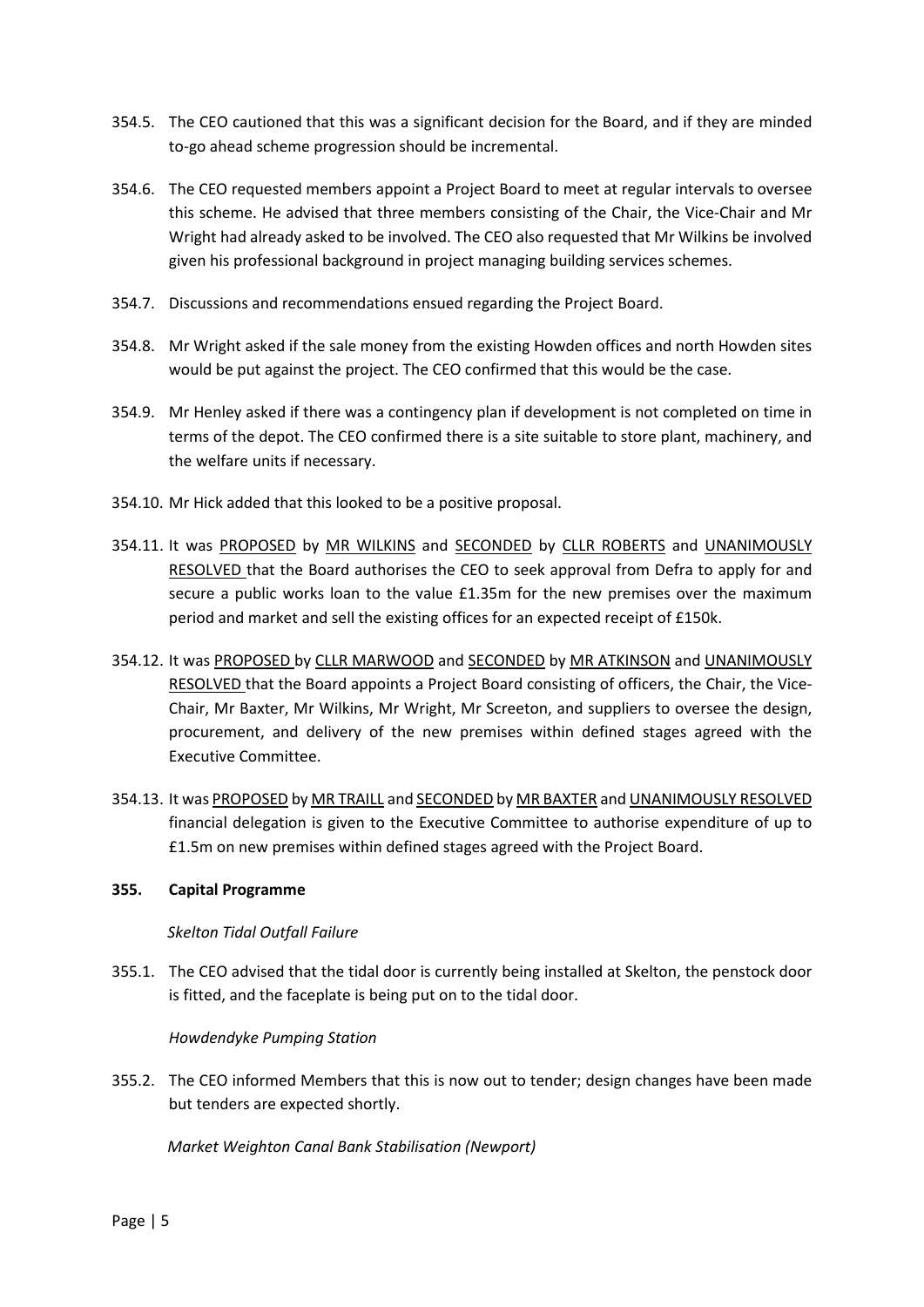355.3. The OTM advised four loads of piles will have arrived by the end of this week.

# *Telemetry*

355.4. The CEO confirmed the new telemetry contracts have now been signed which are fully funded and were procured through Danvm on behalf of all the Boards.

# **356. Public Sector Agreements**

# *Environment Agency*

- 356.1. The CEO advised these have not expanded greatly, but that the relationship with the EA in this respect was going well, with work schedules being discussed for next year. He added that the Board has been able to support the EA following the February floods, also working in Hessle, Hedon and Vale of Pickering. Investment the Board made with the machinery and procurement of new weed boats has proven positive.
- 356.2. The OTM advised that during the last period, operators have been assisting the EA with the ship lock on a cost reimbursable basis. He informed the Board that the EA are paying to place a member of staff on the lock to assist them, a positive move, with a view to training our operators to operate the ship lock which may give us more involvement in the future.

# *Highways England*

356.3. The CEO advised that a proposal now sits with Highways England to refresh the agreements made in the 1970s. He reminded Members that the old Market Weighton Board agreed an *'In perpetuity'* recharge arrangement whereas Lower Ouse Board took a commuted sum, which is now exhausted.

## **357. Plant and Vehicles**

- 357.1. The OTM presented an option, whilst the CEO displayed a video, for the Board to purchase an 8-tonne machine, specifically designed to operate as a flail mower and a de-weeder, offering versatility and operational efficiency.
- 357.2. He added that this would mean the Board would be able to complete all flailing in-house, so no works are contracted out. He advised that the machine alone is £180k to purchase.
- 357.3. Discussions ensued around similar machinery, cost, and operational effectiveness.
- 357.4. Mr Wright said that principally, this is a positive suggestion, however costs need to be presented to the Board very clearly. He added that a large sum of money has been spent on plant and machinery over the last 5 years.
- 357.5. The CEO asked what the possibility is of an operator being able to test this machine.
- 357.6. The OTM responded advising that Mastenbrook are currently trying to import a machine for Operators to test adding that they were happy to send staff to the Netherlands but cannot be due to the current pandemic.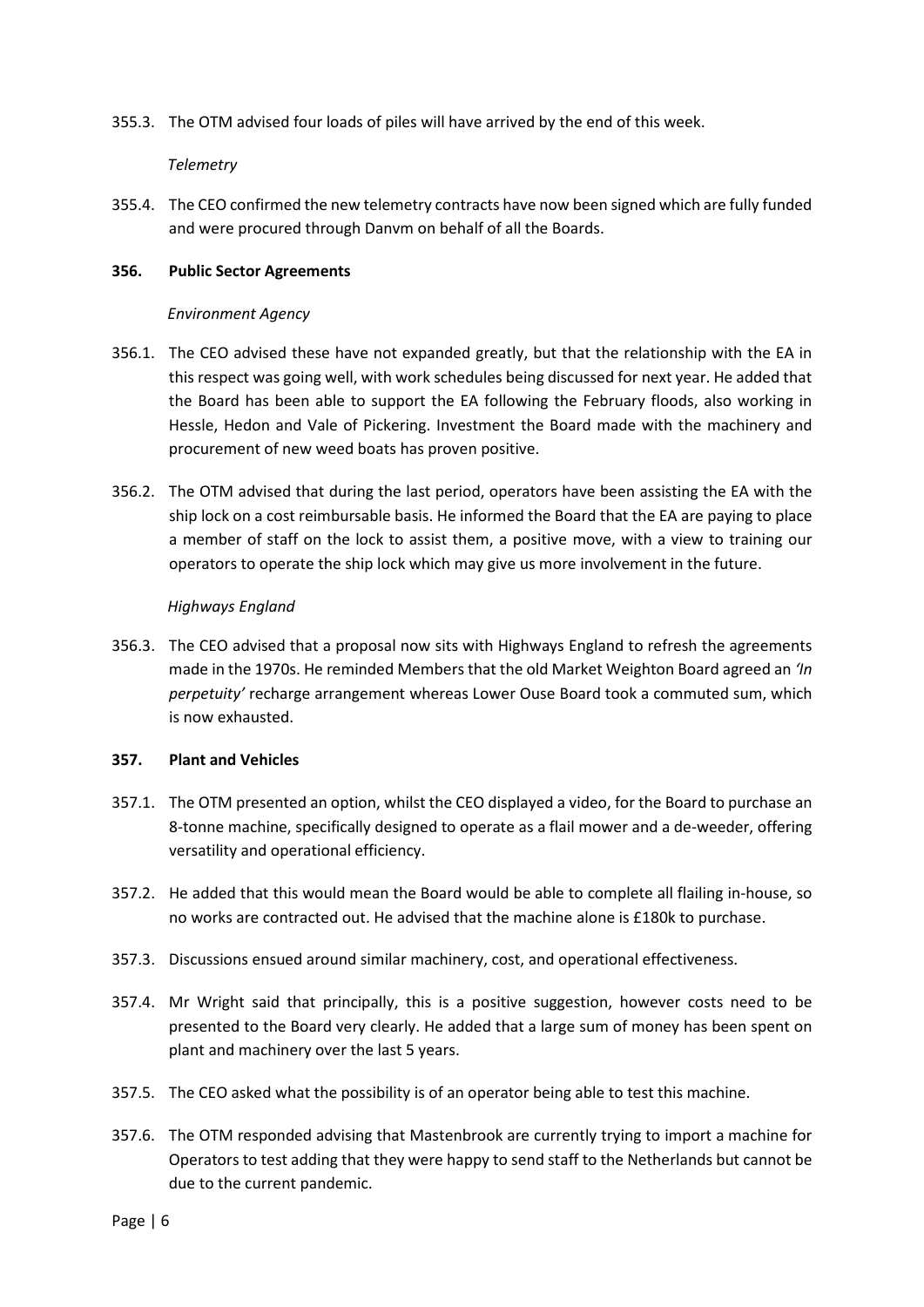- 357.7. At this point Cllr Marwood left the meeting.
- 357.8. The CEO asked if this decision should be delegated to the Executive Committee.
- 357.9. Mr Henley, Mr Wilkins, and Mr Screeton agreed to delegate the decision.
- 357.10. It was PROPOSED by the CHAIR and SECONDED by MR HENLEY and UNANIMOUSLY RESOLVED that the Board delegate the procurement authority to the Executive Committee for a new machine and tow vehicle to the value of £230k.

## **358. Maintenance**

- 358.1. The OTM advised Members that this year has been much more successful than the previous year, completing around 85% of all maintenance works. All watercourses not maintained last year, were completed first, this year.
- 358.2. With a view to moving forward, the OTM explained that the operators are inspecting watercourses, reporting several significant slips. A serviceability programme will be developed.
- 358.3. He confirmed operators are currently working on tree works and that an old bridge has fallen into the watercourse on the Foulness which will be removed in the next week.
- 358.4. The OTM added that there is still a lot of work to complete moving forward and a programme of works is in development.
- 358.5. Mr Wright advised he has received phone calls from ratepayers on Beals Beck, they have discussed the silt problems.
- 358.6. The OTM advised he has held similar discussions with several ratepayers and has arranged to complete works with a weed bucket to see if levels will reduce. He added that as no margin had been left by landowners to allow vehicles entry, operators were unable to maintain all areas.
- 358.7. Mr Scutt said that the general level of maintenance in this area has been excellent and a few neighbouring farmers have made complimentary remarks.
- 358.8. The CEO confirmed that the revisions to staff contractual arrangements have worked really well this year and was very pleased.
- 358.9. The OTM updated the Board regarding the refurbishment and repairs to Crabley and Yapley Marr pumping stations. He added that to start the ongoing maintenance programme, Jubbs [electrical contractors] have been asked to inspect all the pumps and provide detailed conditions of each of the assets, this will help Officers understand in which order the pumps shall be maintained.
- 358.10. The OTM confirmed old telemetry systems have been removed.